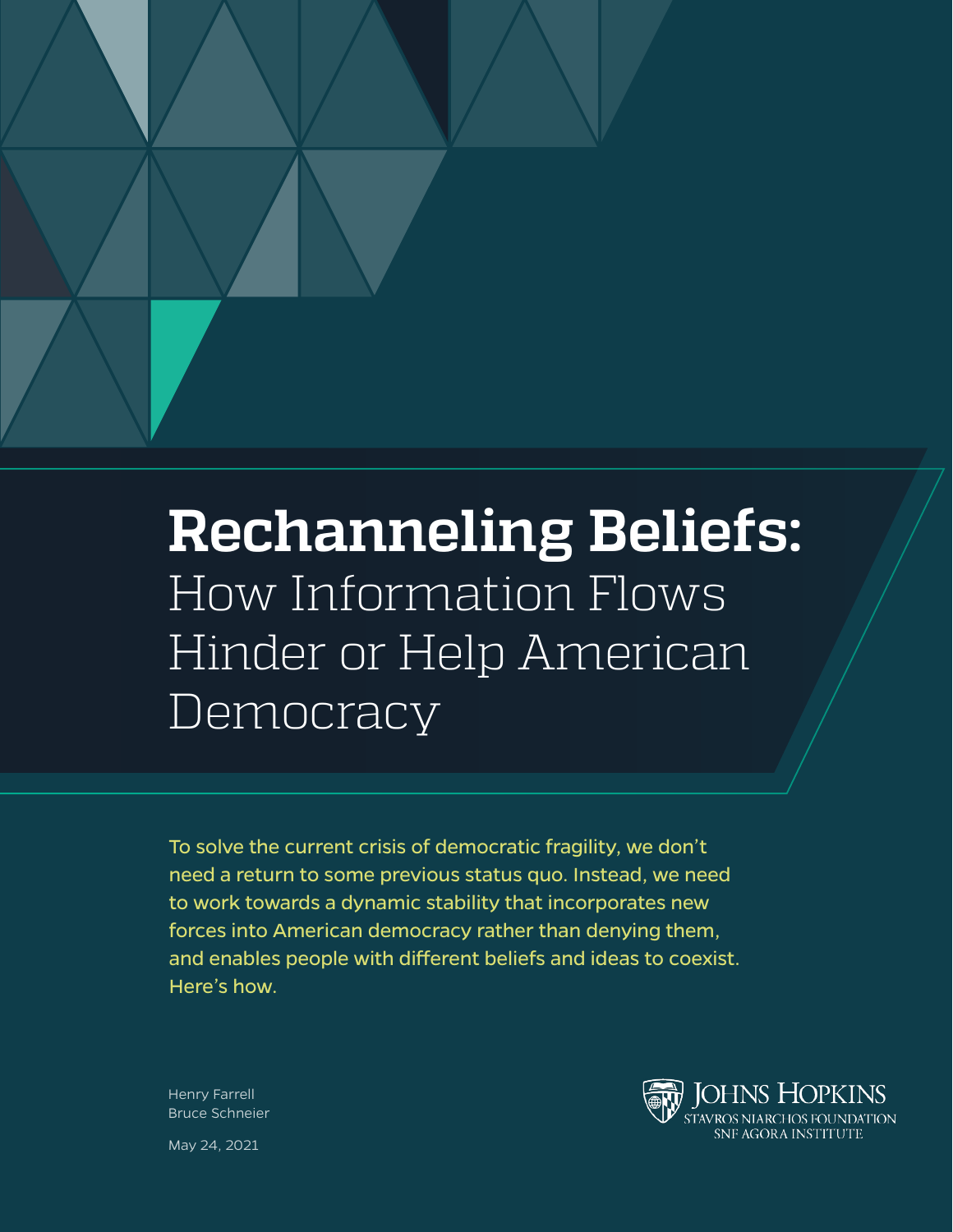This year, we need to start fixing American democracy. On the technical level, 2020 saw exceptionally successful elections under exceptionally difficult circumstances. People voted in unprecedented numbers despite the coronavirus pandemic. Their votes were counted with no major difficulties. In states such as Georgia, paper records and auditing procedures made it possible to verify the count's accuracy.

Despite these facts, our institutions and procedures have not created the kinds of shared public consensus over the results that they were supposed to. The famous theorist of democracy, Adam Przeworski, defines democracy as a "system in which parties lose elections." More broadly, this means a functioning democracy is one where the losers admit they have lost, and then adapt to improve their chances of winning in the future. Many people believed (and continue to believe) that the 2020 election was fixed. They were encouraged in these beliefs by the sitting president's repeated accusations of fraud and conspiracy, and elected Republican officials who actively supported the president's claims. What should have been a moment of democratic celebration instead starkly illustrates the fragility of American democracy.

It's much easier for democratic stability to break down than most people realize, but this doesn't mean we must despair over the future. It's possible, though very difficult, to back away from our current situation towards one of greater democratic stability. This wouldn't entail a restoration of a previous status quo. Instead, it would recognize that the status quo was less stable than it seemed, and a major source of the tensions that have started to unravel it. What we need is a dynamic stability, one that incorporates new forces into American democracy rather than trying to deny or quash them.

This paper is our attempt to explain what this might mean in practice. We start by analyzing the problem and explaining more precisely why a breakdown in public consensus harms democracy. We then look at how these beliefs are being undermined by three feedback loops, in which anti-democratic actions and anti-democratic beliefs feed on each other. Finally, we explain how these feedback loops might be redirected so as to sustain democracy rather than undermining it. Throughout the paper, we focus on the problems among conservatives, because these are the problems that are most urgent to American democracy. Our prescriptions are not intended to weaken the Republican Party, but instead to redirect its energies so that its extremists don't undermine a basic shared understanding of democracy.

<sup>1</sup> We're grateful to Anne Applebaum, Jon Lebkowsky, Peter Pomerantsev, and Rahul Tongia for comments on earlier versions.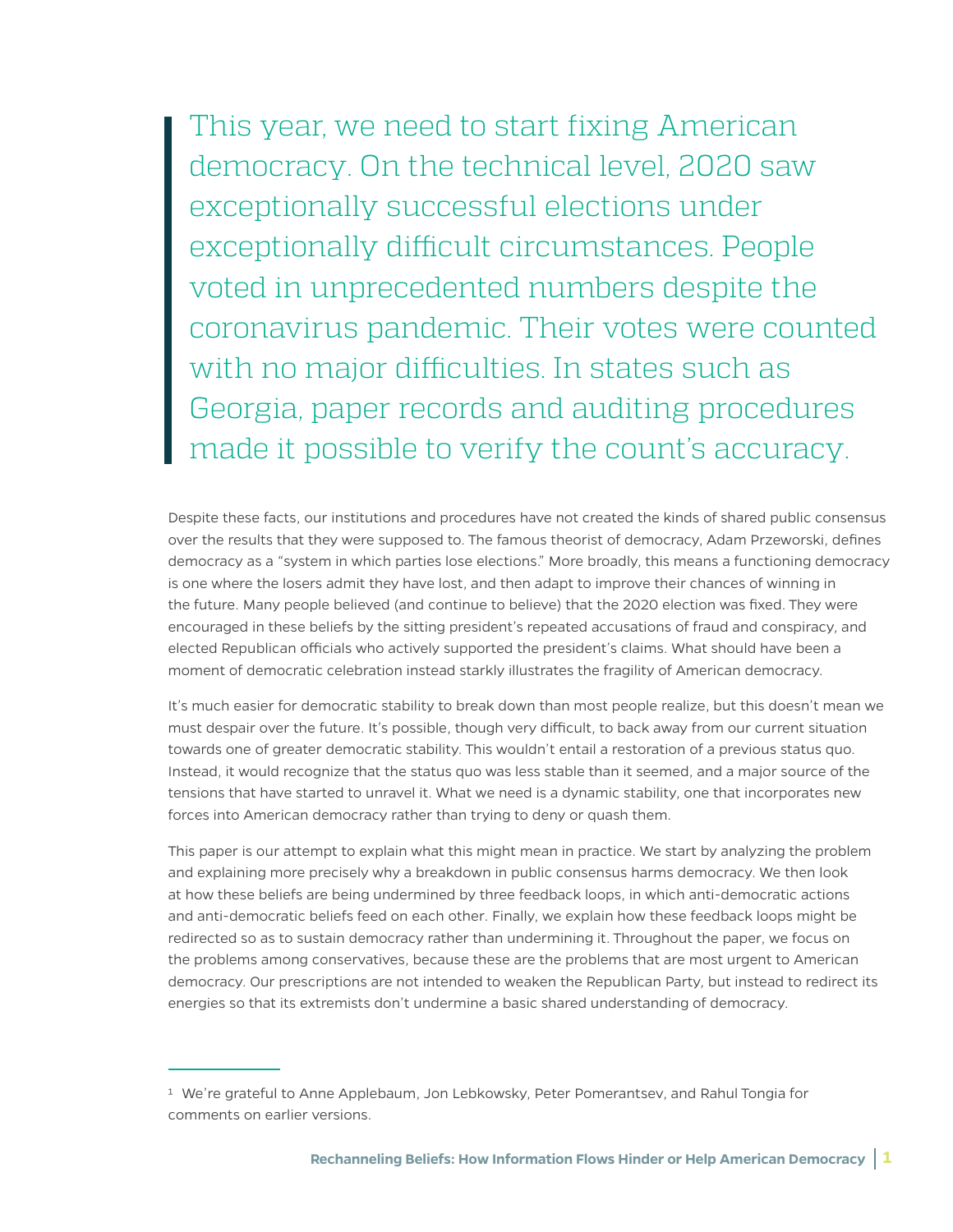To be clear: redirecting these and other energies in more constructive ways presents enormous challenges, and any plausible success will at best be untidy and provisional. But, almost by definition, that's true of any successful democratic reforms where people of different beliefs and values need to figure out how to coexist. Even when it's working well, democracy is messy. Solutions to democratic breakdowns are going to be messy as well.

### The Crucial Role of Democratic Beliefs

What role do people's beliefs play in supporting democracy? Or, put more straightforwardly, why is it a problem that very many Americans believe obviously false claims about widespread election fraud? The answer may seem obvious, but actually it's not. We don't have a good understanding of the relationship between democracy and citizens' beliefs.

Przeworski and others use basic game theory to model democracy as a system of mutually interacting beliefs and strategies. They start from the brutal assumption that politicians and citizens don't really care about democracy as such. Politicians in a democracy disagree with each other, and will only buy into democracy if it gives them a real chance at ruling. Otherwise, they may turn to violence, throwing real stones rather than the "paper stones" of ballots. The boundary between settling political disagreements through votes and settling them through armed violence is far thinner than most people realize.

Politicians in a democracy disagree with each other, and will only buy into democracy if it gives them a real chance at ruling.

This stripped-down and pessimistic account of democracy captures key aspects of the situation we're in. Different factions support democracy so long as they believe they will do better in the long term under democracy than under non-democracy. This means that competitive elections are a crucial source of stability: when a party loses one election it has reason to believe that it might win in the future. Fears about the costs of democratic breakdown can also stabilize democracy, although some parties (those that would do worse under an autocracy) will be more worried than others.

The good news is that when everyone has the right beliefs, democracy will be self-enforcing. That is, it will be stable without any need for outside intervention. The bad news is that if key factions stop believing in democracy, it may break down. Like Tinker Bell in *Peter Pan*: if we stop believing in democracy, it will die.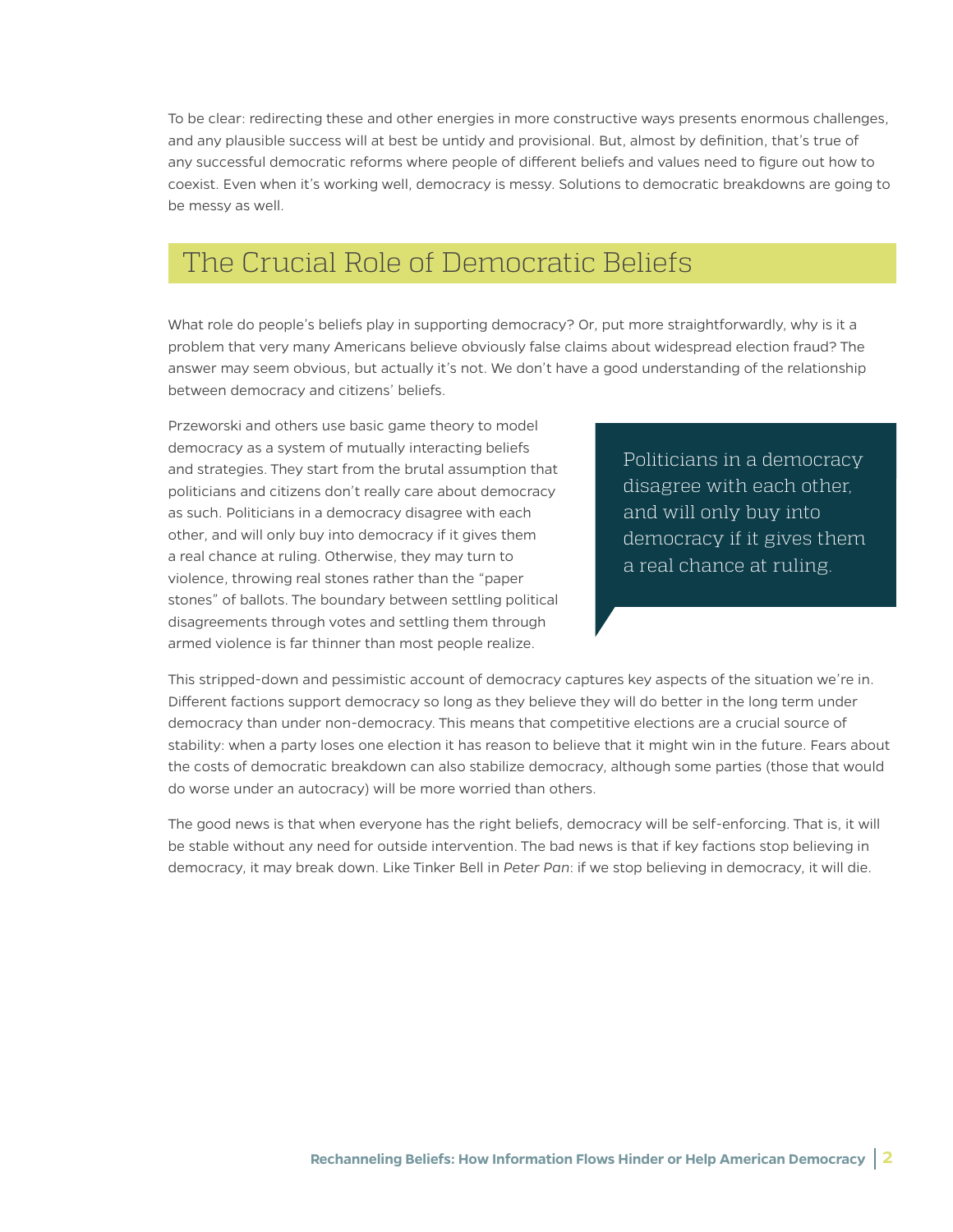## When Democratic Beliefs Break Down

A faction will stop accepting democracy when it thinks it would be better off in an autocracy. But it also might do so for defensive reasons. First and most obviously, if a major faction stops believing that it has a chance of winning in the future, it may reject democracy and try to subvert election rules and results. Second, if it believes that voting rules and the institutions of voting are rigged against it, it may stop participating in elections, start cheating, or both. Finally, if a major party or faction starts believing that its opponents are crazy and irrational, it may no longer want to participate in democracy. All of these processes can be self-reinforcing, creating a kind of feedback loop of ever worse democratic breakdown (something that game theory is bad at modeling, but can be really important in real world politics). We can see signs of all three kinds of breakdown in the U.S. at the moment.

To the first. Some Republicans believe that they can't win a fair election. Trump refused to accept his loss, instead pressing electoral officials to "find" enough votes for him to win, and threatening dire consequences if they didn't. Even before the Capitol invasion, this significantly damaged the stability of democracy. It was damaged further when a significant number of Republican senators, and a majority of Republican members of the House of Representatives, signed onto some version of Trump's complaints. It was damaged yet again when a large majority of Republican senators declined to convict him in his impeachment trial for fomenting the insurrection.

The worry is that this creates a self-reinforcing feedback loop, in which losers will be unwilling to accept election results in the future. Most obviously, elected Republicans will now find it much easier to refuse to accept future election results that go against them. Indeed, they may fear for their careers, or their families' safety, if they refuse to support Trump's continued defection from democratic expectations. If the balance

In such a world, everyone's commitment to accept election results starts to break down. No one wants to be the last sucker to play by the rules when everyone else is willing to break them.

of power had depended on just one state under the control of Republican elected officials, Trump's challenge might have worked. And perhaps it will next time.

This may fuel another feedback loop. Democrats might also be less likely to accept election results in the future. They may reason that the Republican party's unwillingness to accept elections that go against them may mean that Republicans will use the power of elected office to make sure that there aren't going to *be* any elections that go against them. Therefore the Democrats can't win if they keep on playing fair, justifying their using every means possible to win. And of course, such actions may in turn make Republicans believe that their own fears about Democrats' intentions have been validated, resulting in a vicious spiral.

In such a world, everyone's commitment to accept election results starts to break down. No one wants to be the last sucker to play by the rules

when everyone else is willing to break them. When Senator Mitch McConnell [warned](https://www.rollingstone.com/politics/politics-news/watch-mitch-mcconnell-warns-of-democratic-death-spiral-minutes-before-pro-trump-mob-storms-capitol-1110594/) that "[i]f this election was overturned by allegations from the losing side, our democracy would enter a death spiral," he was not being idealistic. He was describing how unraveling beliefs might lead to a situation where every presidential election would be, in McConnell's words again, "a scramble for power at any cost."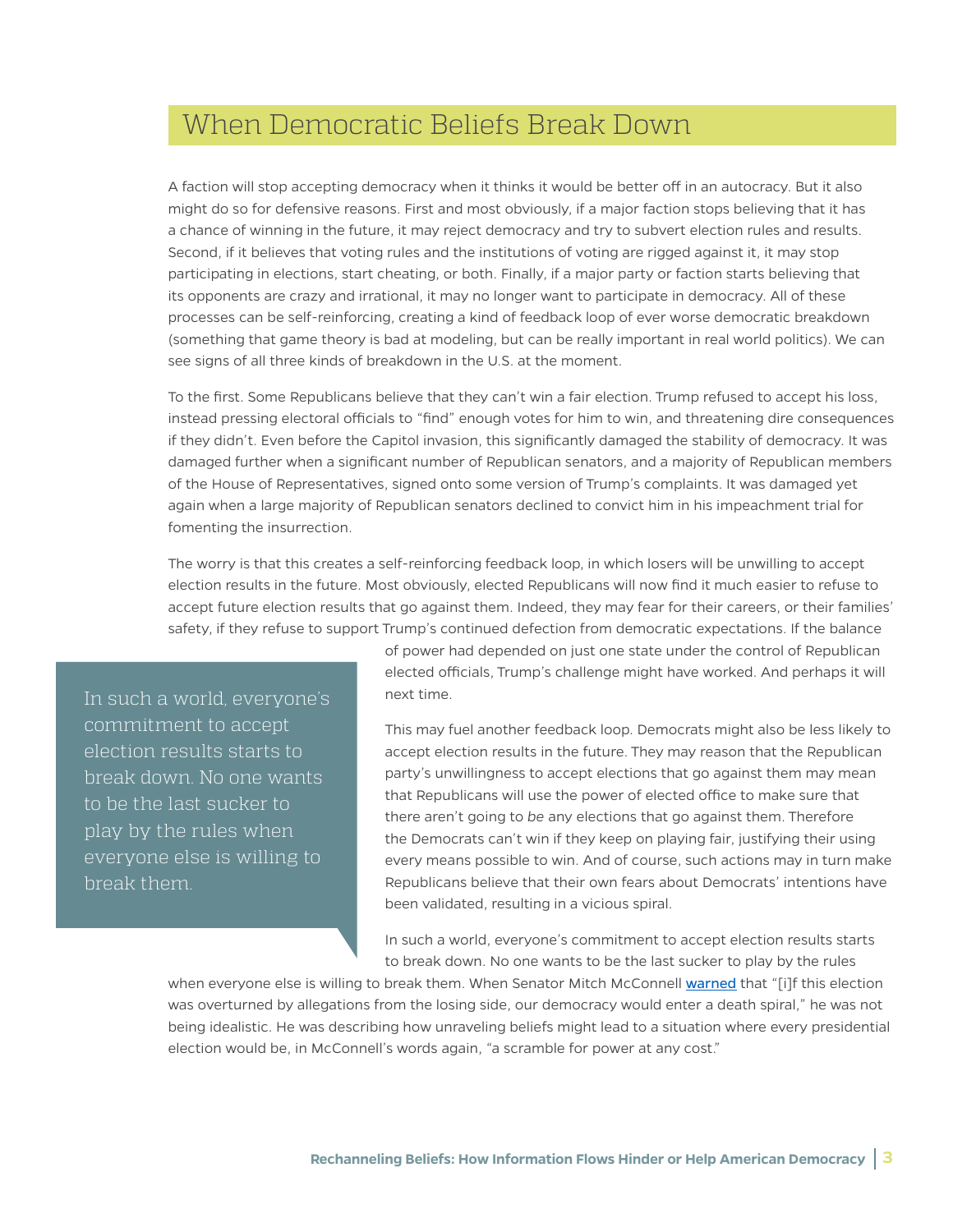Democracy can also be weakened more subtly, through slow strangulation. The Republican party has become convinced that it can only win when voter turnout is low, leading it to advocate new rules that would make it harder to vote. It has also engaged in widescale gerrymandering, and is expected to do so again in the states where it controls the governorship and the state legislatures. Politicians have always tried to game the system, but when the gaming becomes systemic, it generates incentives for opponents to game in their turn where they can, with the result that the formal machinery of democracy becomes ever more unrepresentative of what voters want.

This downward spiral is reinforced by a second spiral of decaying trust in the institutions of vote counting and certification that elections depend upon. In one important sense, these institutions held in 2020 and early 2021. Most of the relevant officials refused to accede to the president's requests to ignore the vote count. Courts that were asked to overturn the election results declined to intervene. Congress and the vicepresident certified the votes despite the president's attempt to use mob pressure to compel them to do otherwise.

Yet while the institutions held, people's belief in them did not. Even though there's no evidence of widespread election fraud, a majority of Republicans believe that it happened. And while we know how to make elections even more secure, we don't know how to convince the public that these measures work. The state of Georgia's vote counting procedures conform to many of the recommendations of experts. It has auditable paper ballots. The full recount of the votes in the 2020 presidential election did not lead to any significant change in the result. Even so, many Republicans still believe that the election was fixed.

While we know how to make elections even more secure, we don't know how to convince the public that these measures work.

It is possible that some of these beliefs are weakly held expressions of partisan resentment, rather than deep convictions about what actually happened. But such weakly held beliefs on the part of many can combine with more deeply rooted beliefs in a smaller minority, and create an apparent general consensus. That, in turn, can create symbolic loyalty tests for politicians: having to agree to a false version of events in order to demonstrate their partisan credentials to voters.

This can also lead to a spiral of actions and counteractions. If you believe (or profess to believe) that the other side gimmicked the institutions to win an election, then you may be happy to see your side cheat to redress the imbalance. This may provoke retaliation from your opponents, spurring counter-retaliation in turn.

Even if this doesn't happen, allegations of cheating may provide rhetorical support for changes that purportedly stop electoral fraud, but in fact aim to make voting harder. There is a consensus among expert political scientists that voting fraud is rare in modern U.S. politics, and effectively inconsequential; but measures taken to "stop" voting fraud can be very consequential in reducing turnout among key communities. Adapting the words of the writer John Crowley, conspiracies have rarely held power in history, but the belief that conspiracies have held power has been very powerful indeed.

Finally, the third spiral. If democracy is to really work, we need to believe that our opponents as well as our fellow partisans are reasonable. That is, even if we think that their beliefs are wrong, we need to think that they are responsive to evidence. This belief is under severe challenge. There are conspiratorial beliefs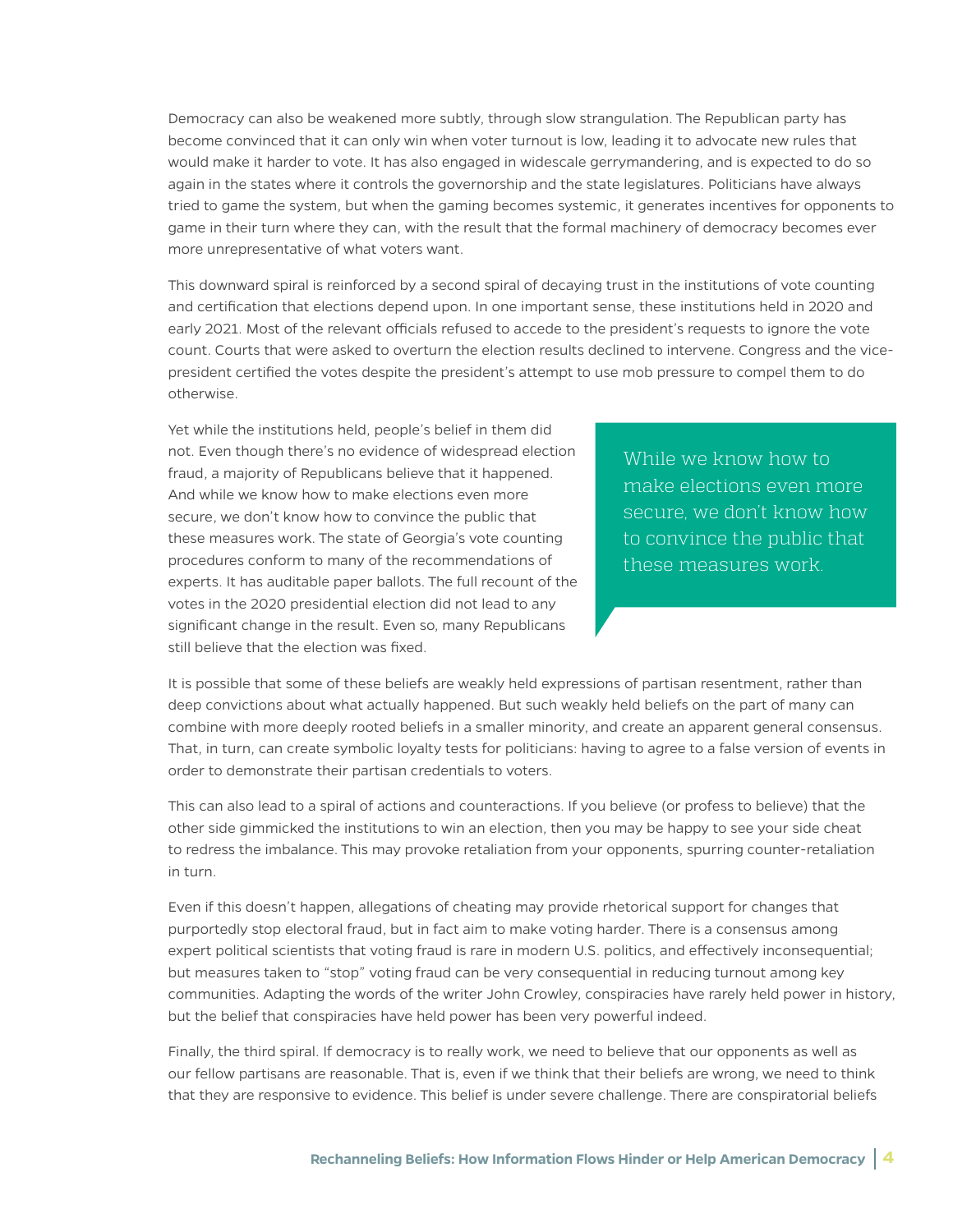on both the left and the right in the U.S., and these conspiratorial beliefs are more visible thanks to social media. However, these beliefs underpin politics on the right more than on the left, because, as Yochai Benkler and his colleagues have documented, right wing media acts as a conveyor belt transporting crazy ideas from the fringes to the center of Republican politics. One result is that 41 percent of the Republicans who have heard of OAnon think that it's a [good thing](https://www.pewresearch.org/fact-tank/2020/11/16/5-facts-about-the-qanon-conspiracy-theories/) for the country.

These three feedback loops all demonstrate that beliefs are crucial to democracy. Democracy works well when parties believe (1) that their opponents will give up power if they lose elections, (2) that electoral institutions are trustworthy, and (3) that their opponents aren't irrational, crazy, or wicked. If these beliefs start to break down, the process of breakdown may feed upon itself. That is plausibly where we are today in the United States.

#### Reinforcing Democratic Beliefs

It's tempting to think that the best way to solve our democratic problems is to try to turn American politics back to the way it was before Donald Trump, but we should resist. The obvious reason is that Trump's election didn't happen by magic. It reflected and amplified longstanding problems in American democracy. The less obvious reason is that democracy is a dynamic rather than a static system. If it can achieve stability, it is through redirecting dynamic forces so that they reinforce American democracy rather than undermining it.

Under different circumstances, the three feedback loops that are undermining American democracy might reinforce it. Politicians and parties are ambitious, and that selfish ambition can be a wonderful thing when directed appropriately. As the political theorist Nancy Rosenblum [argues](https://press.princeton.edu/books/paperback/9780691148144/on-the-side-of-the-angels), the desire to win

Citizen skepticism and oversight is an important safeguard for ensuring that democracy works.

competitive elections makes politicians attentive to what their voters want. These ambitions can turn partisan politics into a self-reinforcing cycle of competition among politicians to solve the problems of the democratic public, which will tend to strengthen democracy over time.

Equally, there is nothing in principle wrong with citizens questioning electoral institutions. Sometimes these institutions are unjust. They've been designed to help preserve the monopoly of a political party or—as in most of the U.S.—a duopoly. Ballot design, polling sites, identification requirements: all of these affect who wins and who loses. Gerrymandering has become a fine art thanks to better data and the development of

sophisticated statistical models. And while today's U.S. electoral officials are remarkably honest and responsible, historically that hasn't always been the case. Citizen skepticism and oversight is an important safeguard for ensuring that democracy works. It can generate feedback loops that reinforce democracy, by ensuring that rules and officials are responsive to democratic needs.

Finally, while consensus among citizens provides democratic stability, that consensus often stands in dire need of being challenged. The U.S. has a terrible history of systematically excluding key perspectives from the purported mainstream. The apparent conformity and unanimity of the 1950s papered over major disagreements, and excluded African American perspectives from the national conversation.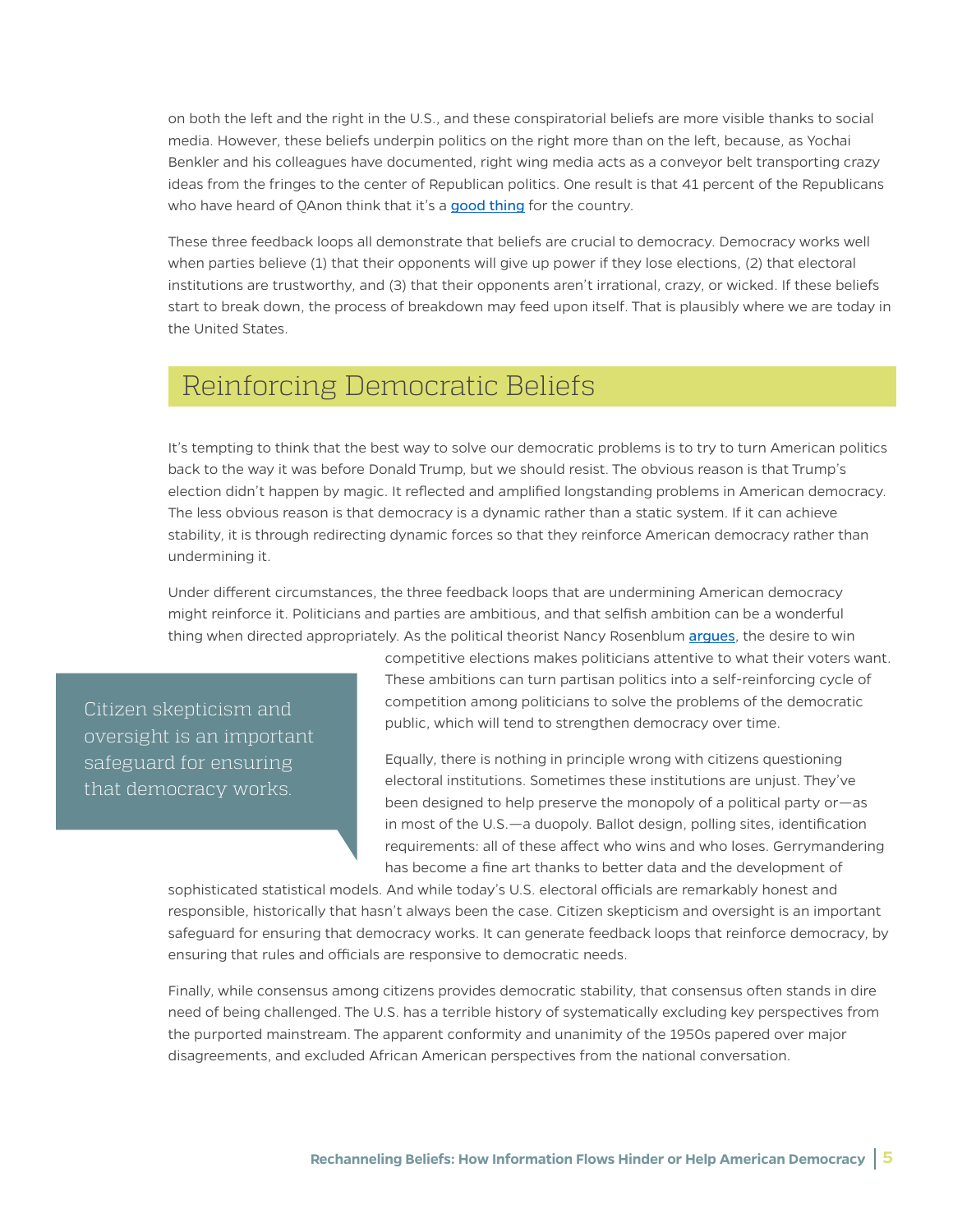The dynamic advantage of democracy is that it aspires to be what Barry Weingast and his colleagues call an "open political order." When it is working appropriately, it allows all groups to organize themselves and to press their concerns. New media have made some kinds of gatekeeping harder, opening up opportunities for different groups. The same social media structures that helped QAnon also helped make Black Lives Matter into a cause that couldn't be ignored any longer.

This means that we need to ignore the persistent temptation to water down democracy in favor of elites and expertise, closing down debate and shoring up static institutional solutions to fend off apparent chaos. We still need experts, and we probably can't do without some system of elites, but strengthening their authority at the expense of democracy is a terrible idea. It will reinforce the belief that some groups will never be allowed to win, reinforce distrust of institutions and expertise that seem ever further from the interests of ordinary people, and create ever greater contradictions between official mythologies and people's lived experiences.

### How Can We Do Better?

Real change is going to be hard to push through, because the problems that plague U.S. democracy also impede those who want to fix it. But allowing those problems to fester and worsen will make change even more difficult.

The first and most important fix is to change the incentives of politicians. Specifically, the ambitions of Republican politicians need to be redirected to reinforce democratic institutions rather than undermining them.

A good first step would be to pass the "For the People Act," which makes voting easier, criminalizes interference with voters, and prevents gerrymandering by introducing electoral commissions to set constituency By making voting easier and rule manipulation harder, the law would encourage both parties' politicians to compete by attracting voters rather than trying to rig the system in their favor.

boundaries. This bill is commonly thought of as a partisan bill that favors Democrats, but its long-term consequences will not benefit either party. The 2020 elections provide evidence that the Republican party could succeed in a higher turnout election, by attracting voters from groups who have distrusted them in the past. As Jamelle Bouie [argues](https://twitter.com/jbouie/status/1362051763633856519), the 2020 election suggested that Republicans have swapped white suburban voters with college education, who are more likely to vote, for poorer and less educated voters, who are less likely to vote when there are obstacles in their way. If the 2022 Congressional elections again suggest that Republicans benefit from high turnout, then they may move away from election fraud rhetoric towards making voting easier (while still trying to depress it among Black voters and others on the margins).

By making voting easier and rule manipulation harder, the law would encourage both parties' politicians to compete by attracting voters rather than trying to rig the system in their favor. This would help reverse the slow strangulation of American democracy.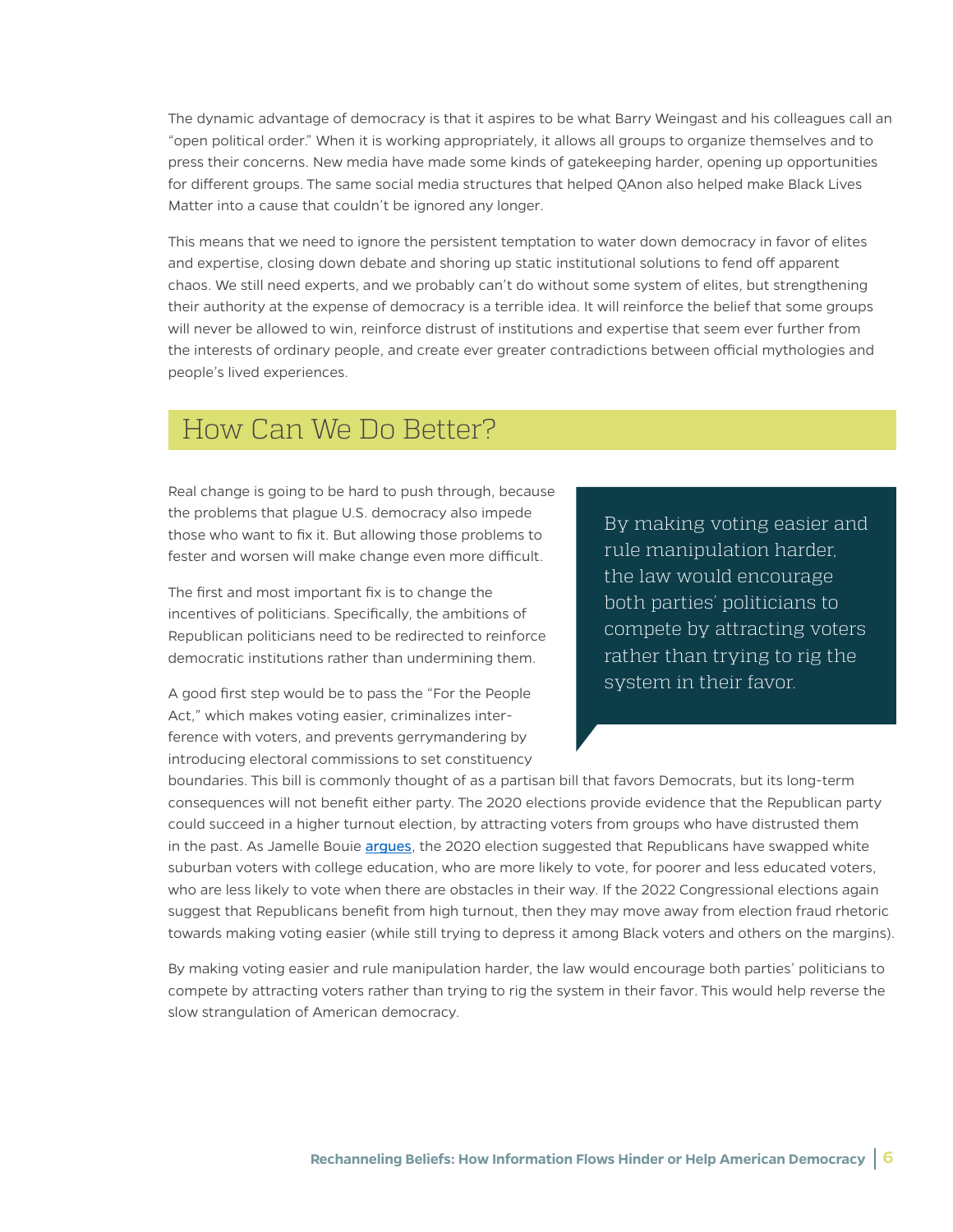This doesn't directly address the more pressing problem: that President Trump refused to accept defeat and encouraged violent rioters, and that a large majority of elected Republicans either acquiesced or

**The must make life as<br>The mainful as nossible for** painful as possible for politicians who showed **that the** themselves willing <mark>to</mark><br>trash the basic organi<sup>.</sup> trash the basic organizing principles of democracy.

openly embraced his tactics. To fix that problem, we have only second-best remedies. But what we have, we need to use.

We must make life as painful as possible for politicians who showed themselves willing to trash the basic organizing principles of democracy. Under ordinary circumstances, the instinct to compromise can help stabilize democracy. But there is no room for compromise with actors who have supported, or come to support, violent actions aimed at overthrowing a legitimate election. This is why it is urgently important to punish Trump and his enablers: not because it will hurt the Republican party, but because it will help democracy. Politicians who can be shown to have actively helped undermine the election, or to have provided help to the Capitol rioters, should be prosecuted. Where legal punishments aren't available or

appropriate, informal punishments such as boycotts should be applied to the many Republican members of the House of Representatives who voted to deny legitimate election results, cutting them out of the opportunity to shape legislation.

Such punishments should be as harsh as possible within the constraints of law, to create disincentives for flirting with authoritarianism. However, they should also be narrowly and specifically targeted only against those who explicitly supported the effort to reverse the election results, and not at the Republican party as a whole. And where Republicans are willing to embrace democracy, Democrats and others should welcome them as part of a pro-democratic coalition, just as after the attempted 1981 coup in Spain, conservatives and Socialists "[came together to defend democracy](https://www.washingtonpost.com/politics/2021/01/27/some-gop-members-didnt-accept-bidens-win-what-happens-when-an-anti-democratic-faction-rocks-democracy/)" against the hard right.

Other measures to realign politicians' long-term incentives more systematically are more difficult to implement. As Lee Drutman has [argued](https://global.oup.com/academic/product/breaking-the-two-party-doom-loop-9780190913854?cc=us&lang=en&), pushing states to move to some version of ranked-choice voting (a system in which voters do not just opt for one candidate, but instead say who their most preferred candidate is, then their second-most preferred candidate, and so on) might be the single most effective way to stabilize democracy. In the short run, it reduces the likelihood that an election official would be successfully "primaried" by a more extreme candidate from their own party. This would make senators and members of the House more likely to represent their constituents as a whole rather than their party activists (as witnessed by the actions of Senator Lisa Murkowski).

In the long run, ranked-choice voting might break the duopoly of modern American politics, by allowing voters to express their preferences for parties and candidates who could never win under the current system, making it possible for a more moderate right-wing party to emerge. However, ranked voting will be opposed by many incumbents, who don't want to have to fight elections under new and unpredictable conditions, and by some voters who prefer a voting system that they are familiar with. While it has been implemented in Maine and Alaska, it is still [rare](https://www.fairvote.org/where_is_ranked_choice_voting_used). More far-reaching measures, such as a broadly defined constitutional right to vote, would have greater benefits still. But these are at best long-term aspirations under current political conditions.

Building broader trust in election results is also critical. This is all about information and the ways that citizens receive and make sense of it.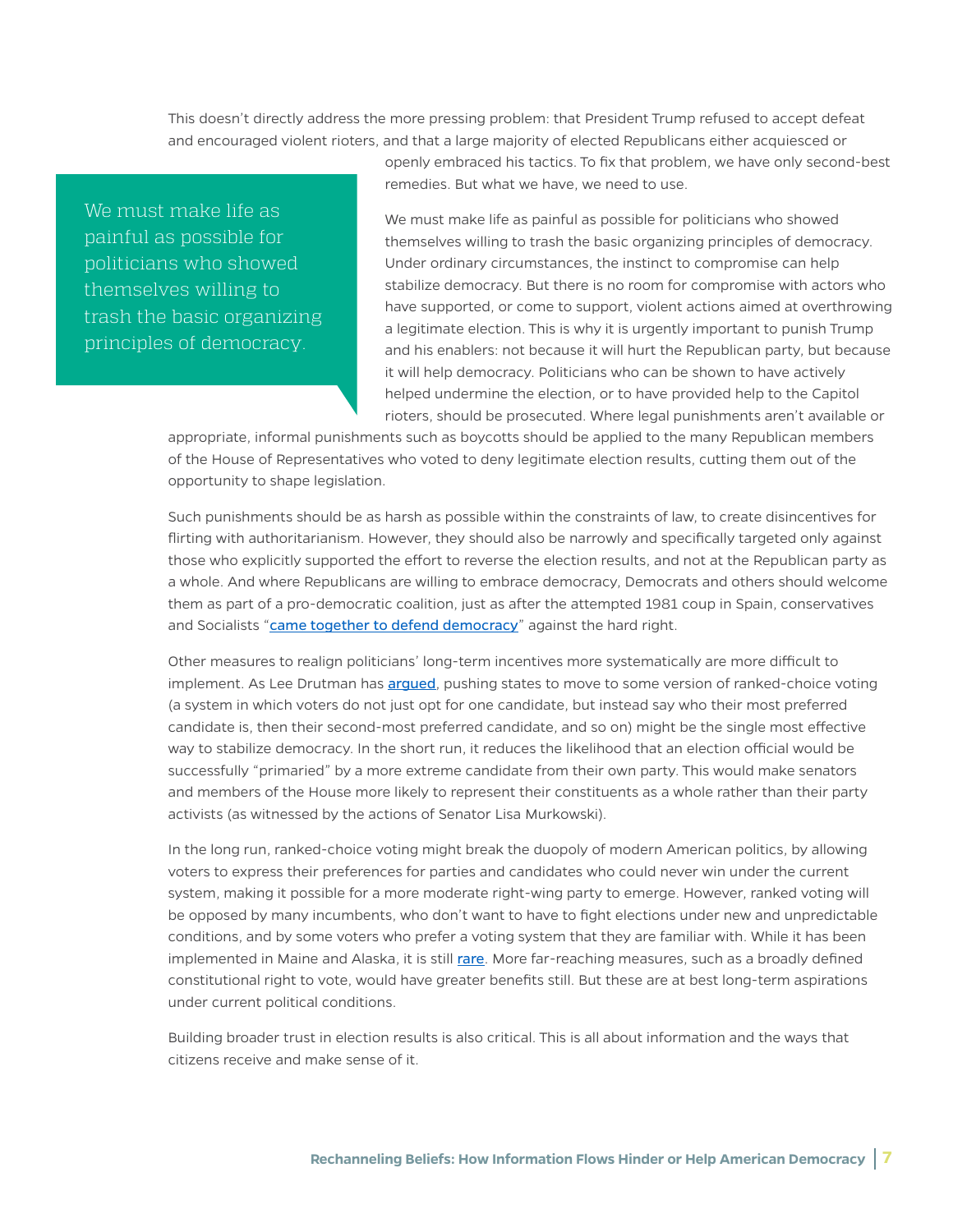Many conservative citizens will continue to believe in widespread voter fraud, even if their politicians no longer feed their mistrust. It provides an easy heuristic for explaining away losses, especially when combined with racist myths about systemic fraud in Black-dominated cities. The challenge is not to convince that minority, but instead to prevent their false beliefs from overwhelming democracy, and to harness a more reasonable skepticism to reinforce democracy rather than weakening it. This involves small-, medium-, and large-scale changes.

The small-scale change might be to provide a different way for democratic publics to stay informed about democracy. As things stand, citizens' beliefs and institutional expertise can work against each other. Because many citizens don't believe in experts or public institutions, efforts by these experts or institutions to reassure them can be counterproductive. But there are ways to involve citizens more directly. Other countries have experimented with "policy juries" or "citizen assemblies" as ways to involve citizens directly in policy making. So why not involve them directly in supervising the workings of democracy?

The idea would be to select a group of citizens at random (rather than self-selecting volunteers) at the local level to serve in a small supervisory body. They would then be provided with

Because many citizens don't believe in experts or public institutions, efforts by these experts or institutions to reassure them can be counterproductive.

all the information they needed to understand how the system worked and what the safeguards were, as well as being able to directly monitor the counting procedures and verification procedures. They could deliberate and issue a report on the procedures, how well they had worked, and whether there was need for change—and then disband. This would provide both a check against problems and abuses in the system, and a nonprofessional means of verifying the process for the benefit of other citizens. This could go wrong in the ways that juries can occasionally go wrong, but juries do reasonably well at ascertaining facts and creating a shared understanding that the law isn't just a matter of judges and professional advocates.

The medium-scale change is partly underway already: limiting the spread of widescale myths about election fraud. Towards the end of 2020, social media companies, which had previously been reluctant to intervene in politics, banned Trump and others who repeated bogus claims that the election had been stolen. This likely helped at the margins. However, there are continuing questions about whether private companies ought to be allowed to administer the public responsibility of including or excluding actors from large swathes of public discussion. Furthermore, it is hard to moderate complex political questions at scale.

This is just one piece of a vast and complex debate (we return to it below). The large-scale changes involve how best to rebuild our information structure. Should these platforms be broken up via antitrust? Should they adopt better means of public accountability? We don't have good answers, just the unsatisfying assertion that we need to develop further our nascent understanding of how different kinds of power (platform power, economic power, political power) are entangled, to develop better remedies. Furthermore, online platforms are just one part of the infrastructure. As we discuss below, there is reason to believe that Fox News, Sinclair Broadcasting affiliates, and smaller competitors on the right play a more substantial role in spreading false beliefs in the U.S. than social media.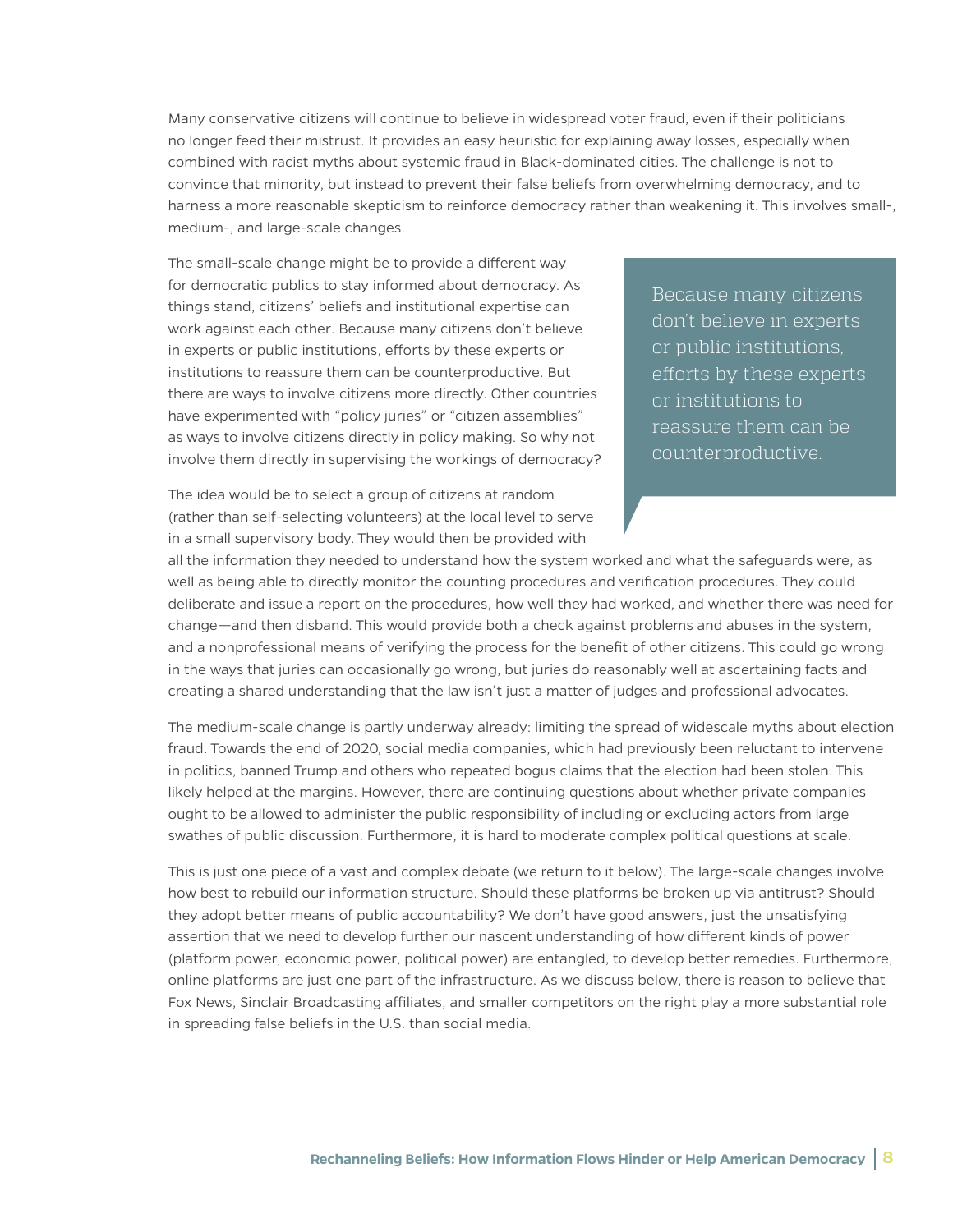Ranked-choice voting would help here as well. One of the less widely appreciated problems of the current party system is that it binds together anti-democratic extremists on the right with those whose beliefs are more moderate. An electoral system that allowed for more than one party on the right would weaken the power of extreme ideas, by making it easier for those who didn't share them to break out and form their own parties.

Finally, and perhaps the most difficult problem, is how to preserve the openness of democracy to new perspectives and groups while also preventing a general epistemic breakdown where no one agrees on the truth. Here, the difficult questions involve gatekeepers. We have seen periods in American history with a much higher apparent degree of consensus. In the 1950s, bandwidth was scarce and regulations were strong. This allowed television networks, radio stations and, to a lesser extent, newspapers, to act as gatekeepers, enforcing a centrist consensus. They excluded voices that didn't fit, whether they were conservatives (who bitterly complained that the system was rigged against them) or African Americans (who were forced to build their own [separate ecology](https://www.versobooks.com/books/1185-news-for-all-the-people) of news).

We live in a world of infinite bandwidth, allowing anyone to speak (though not necessarily to be heard), but where gatekeepers are again powerful. The reemergence of single-channel companies (such as Netflix and Disney Plus); the dominance of a small handful of national newspapers, while local and regional newspapers wither and disappear; conglomerates' buying up of radio stations and local TV affiliates; the convergence of

> Internet communication on a small number of platforms: all of these create new opportunities for gatekeeping.

**"** Citizen skepticism and oversight is an important Democracy has to allow new groups with new needs and understandings<br>of politics to coalesce and of politics to coalesce and make demands.

Sometimes these gatekeepers actively spread disinformation as part of their business model; sometimes they dabble at limiting disinformation, but only when it doesn't harm their business model.

The fundamental trade-off here is the following: On one hand, we want to preserve the opportunity for people to articulate their shared interests and political aspirations, even when these understandings and aspirations are at odds with the existing majority understanding. On the other hand, we want to preserve the minimal standards for truth that allow democracy to successfully adjudicate claims. These desires are frequently in tension with

each other; new groups' understanding of their situation often directly challenges the accepted verities of those around them. And there can be no universal umpire to arbitrate clashing understandings of the truth in a satisfactory fashion, since there isn't any universal standard for what is true and what is not.

Striking this trade-off is essential. Democracy has to allow new groups with new needs and understandings of politics to coalesce and make demands. Otherwise, it will stagnate and die. Yet democracy too needs to protect itself against fragmentation and incoherence. A healthy democracy is one where the feedback loops strengthen democratic institutions: as new groups organize and articulate their demands through democratic means, this obliges others to recognize the legitimacy of their demands.

Figuring out these trade-offs in practice will often require specific understanding of the relevant technologies and economic structures through which information is disseminated. So while we can identify general problems, we don't have any generally applicable solutions. Any answers depend on the particulars of the situation. What we can offer are three broad design principles, based upon our understanding of these trade-offs.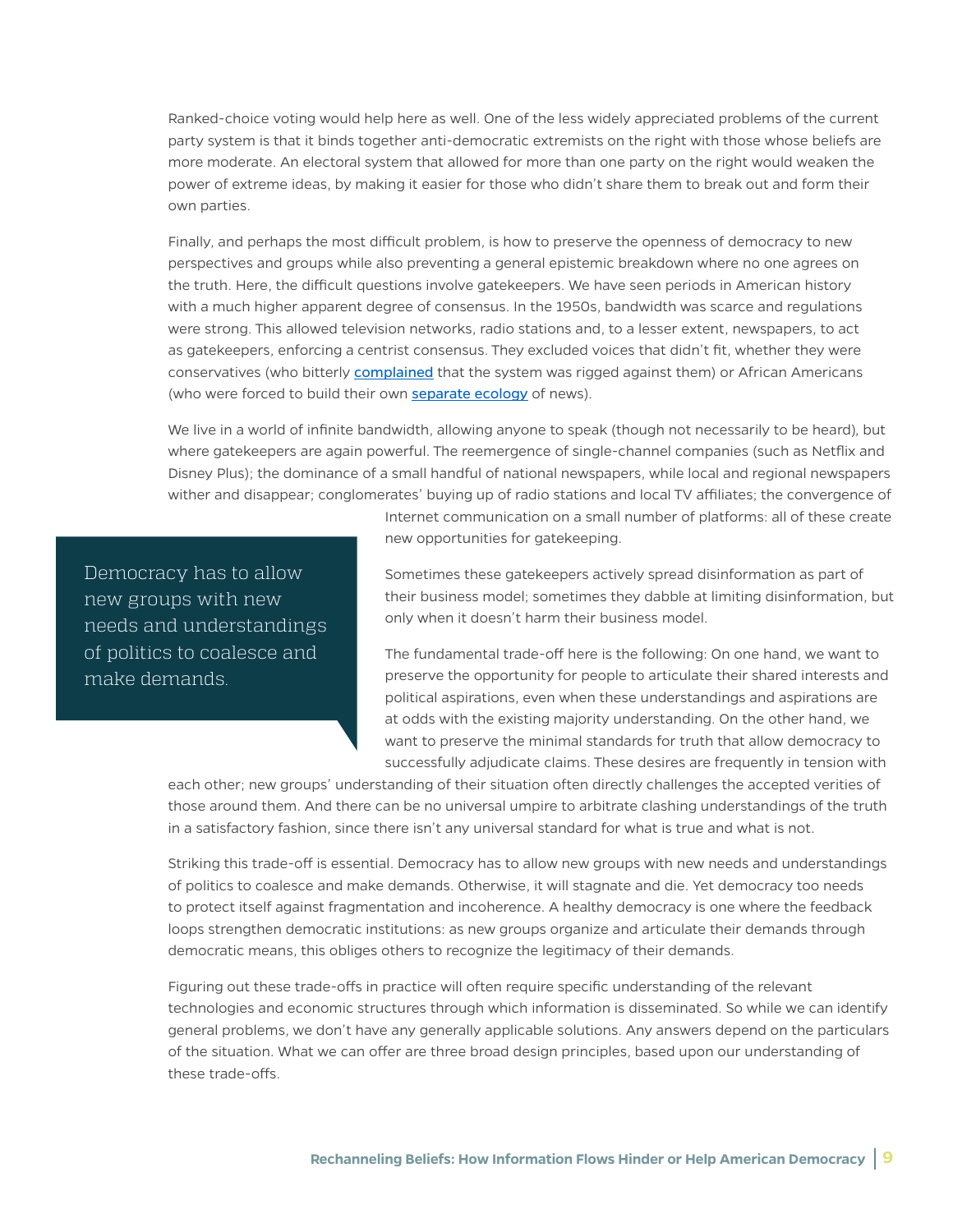The first principle: democracies should be hesitant to regulate decentralized forms of communication where individuals from a wide variety of communities or viewpoints speak to other individuals or small groups. Yes, these forms of decentralized communication can allow rumors to propagate. But long before WhatsApp, there were chain emails, and before them, oral culture and gossip networks. These decentralized systems also provide the basic means through which publics can start to come together, and begin to figure out their shared situation and common goals. The possible harms of misinformation spreading along these networks are real, but limited. The possible democratic benefits are equally real, but much wider reaching. The balance suggests that in general the assumption should be not to limit or shut down these networks, except where they are designed or primarily used for propaganda and/or organizing violence.

The second principle is that democracies should be cautious about expanding the power of gatekeepers. While this may be warranted in specific situations, it should only be done to the extent necessary to mitigate urgent democratic problems. We have already mentioned social media companies' efforts to dampen the

spread of messages intended to undermine faith in fair elections. These efforts have not been fully successful, but they have been more successful, and less costly to free expression, than many feared. Still, there are obvious longterm difficulties. We don't yet know the ability of platforms to respond at scale to more subtle forms of manipulation. Equally, as platforms develop more sophisticated means of filtering, they will have incentives to use these means either for their own self-interest, or because less-democratic governments demand that they do so.

Other gatekeepers—such as newspapers, cable news providers, and networks of local TV stations—also have power, and are often more willing to use it to tilt the table in favor of their preferred political goals. A more fragmented marketplace means that these gatekeepers don't have the same incentives towards centrism that their counterparts

As platforms develop more sophisticated means of filtering, they will have incentives to use these means either for their own self-interest, or because less-democratic governments demand that they do so.

did in the 1950s and 1960s. This is a good thing, since it makes it easier for new groups and interests to find a niche, but equally, some gatekeepers have little incentive to stick even to minimal standards of the truth. They don't face punishment from regulators, from courts, or from their viewers for lying, except on rare occasions.

One such occasion was the recent decision by Fox News, Newsmax, and other broadcasters to stop claiming that voting machine manufacturers deliberately rigged their machines in Biden's favor, because these claims were so preposterous that they might meet the high legal standard for proving "actual malice," statements made "with knowledge that [they were] false or with reckless disregard of whether [they were] false or not," potentially making these news organizations [liable for defamation](https://www.nytimes.com/2021/03/26/business/media/fox-news-defamation-suit-dominion.html). This raises one possibility for targeted reform, depending on the legal specifics (we are not communications lawyers): a regulatory requirement that news organizations only receive broadcasting licenses if they have substantial internal organizational structures that check and maintain records on the truth or falsehood of claims that are broadcasted. This would strengthen internal critics against [systematic mendacity](https://apnews.com/article/49b6afc41a47e1c6491ccf78884f3213) and expose these broadcasters to greater potential liability if they broadcasted false or reckless claims, while avoiding moving to a UK-type system in which libel and slander laws can be readily misused by the powerful.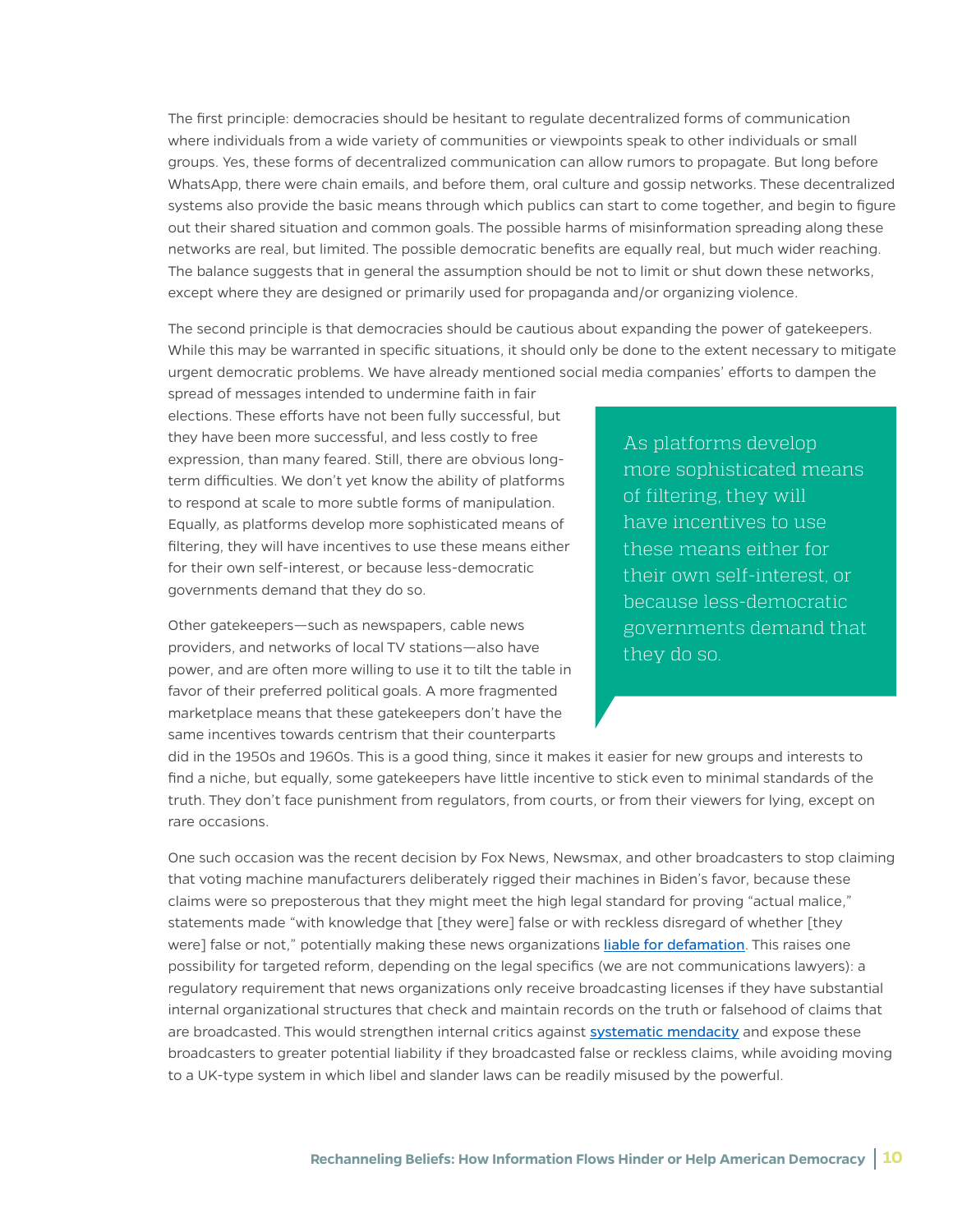The third principle: democracies should maintain democratic oversight of gatekeepers rather than deferring to purely private arrangements such as Facebook's Oversight Board. The risks of failing to do so are obvious. Private arrangements have no actual authority, and are subject to the whim of the gatekeepers who establish them. Their mandate can be defined so as to make it hard for them to intervene in the most crucial problems: those where problematic gatekeeping and the gatekeeper's profit model reinforce each other. And when they do make recommendations that go against the gatekeeper's business model, they can be ignored, or fobbed off with superficial solutions. Real accountability and real power are unlikely in such situations. Gatekeepers are usually in the money-making business, and real responsibility makes it harder to do anything to reduce the monopoly profits that their shareholders have become used to.

This is not to say that democratic oversight will be perfect. If, as Mark Twain said, God made an idiot for practice before creating the school board, then Senate hearings on technical topics mark a still higher stage of divine achievement. Yet even as they are, such hearings have a better chance of having consequences than the various flavors of self-regulation that gatekeeping companies prefer. And as technology becomes more political, and more relevant to voters, oversight is likely to become better.

#### Conclusions

Democracy is always at risk of decaying into quasi- or full-on authoritarianism, because the shared beliefs that anchor it can shift quickly from stabilizing it to destabilizing it.

The problems faced by democratic systems, especially those of the U.S., are grave. It seems as though we have suddenly slipped from a world of democratic stability into a world of political chaos, a democratic dystopia that is tearing apart the fundamental shared beliefs that democracy relies on. It is no wonder that people are scared, and even panicky.

The truth is that American democracy has never been all that stable in the first place. Perhaps it has seemed so, especially to those who did well from it over the previous few decades. But many people remember when large parts of the U.S. South were not democratic, and instead were what political scientist Rob Mickey has described as "authoritarian enclaves." The recent record of U.S. democracy is at best extremely patchy, and in some ways we have been much worse off in the past.

Democracy is always at risk of decaying into quasi- or full-on authoritarianism, because the shared beliefs that anchor it can shift quickly

from stabilizing it to destabilizing it. Politicians' ambitions may lead them to trash their commitment to give up power when they lose elections. Healthy distrust of rules and institutions may warp into openended suspicion of everything. And the openness of democracy, which allows new groups to find voice and contend for their interests, can also allow new coalitions of the paranoid to arise and reshape politics.

That's the bad news, and yet it's also the good news. Politicians' ambitions can be harnessed to power the engine of democracy as they contend to attract voters. Distrust can be channeled into monitoring, and institutional trade-offs can potentially allow a high degree of openness while mitigating the problems of disinformation.

All of this is messy. Reforms aimed at redirecting the energies of political contention in more stabilizing ways are hard to accomplish, especially in a political system that is purposefully designed to stymie major changes. But it *is* possible. For the same reasons that the healthy energies of democracy can be channeled